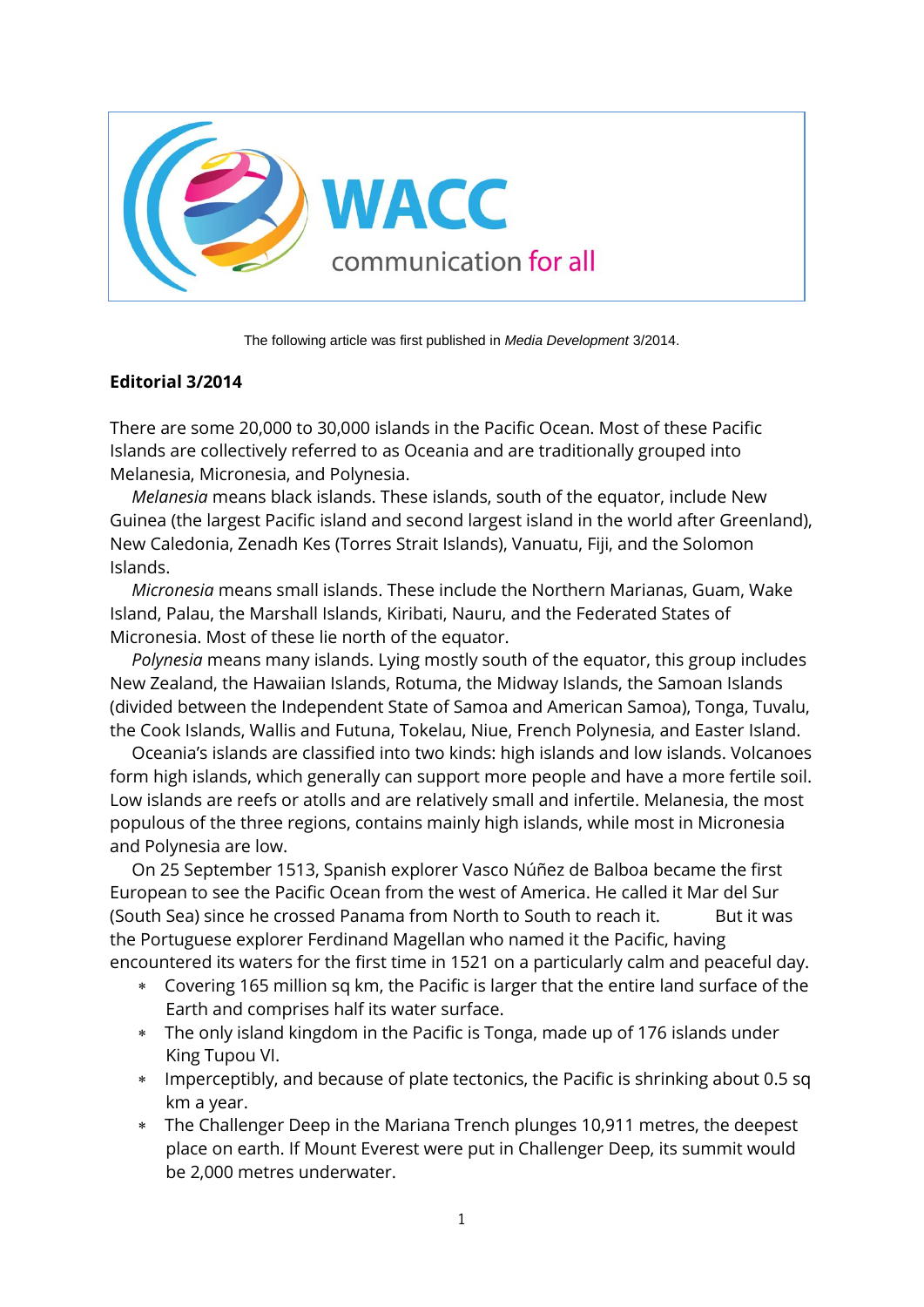- The point on earth farthest from land is in the South Pacific halfway between Pitcairn Island and Antarctica, 1,660 miles from land.
- Most of the Islands of the world are found in the Pacific Ocean and most of them are found south of the Equator.

So much for the geography! Today, Pacific Island peoples and communities are facing unprecedented challenges to their economies and environment – at least some of them causes by the impacts of climate change.

Rising sea levels, tropical cyclones, floods and drought, combined with pressure from unsustainable fishing practices and coastal development, and modern consumption and production trends, are rendering the livelihoods of some 10 million people increasingly precarious. They are being forced to become migrants and refugees.

Despite great diversity across the Pacific islands – in terms of culture and economic structures – all of them face difficulties. These include narrow production and export bases, limited economies of scale, lack of diversification, and high fixed costs of government given the small size of their population.

Most nations are also heavily dependent on aid and their remoteness poses an additional constraint. For example, transportation costs are far greater when hundreds of islands are scattered across vast stretches of ocean. In short, Pacific Islands and their communities are vulnerable.

The theme of the *Human Development Report 2014* is "Sustaining Human Progress: Reducing Vulnerabilities and Building Resilience". It acknowledges that:

- Vulnerability threatens human development and unless it is systematically addressed, by changing policies and social norms, progress will be neither equitable nor sustainable.
- Life cycle vulnerability, structural vulnerability and insecure lives are fundamental sources of persistent deprivation – and must be addressed for human development to be secured and for progress to be sustained.
- Policy responses to vulnerability should prevent threats, promote capabilities and protect people, especially the most vulnerable.
- Vulnerabilities are increasingly global in their origin and impact, requiring collective action and better international governance.

The *Human Development Report 2014* goes on to point out that, "Development pathways that are not informed by voices of all stakeholders are neither desirable nor sustainable. But when societies create space for all voices to be heard, policymakers are more likely to be attentive to the concerns and needs of minorities and other vulnerable groups" (p. 83).

In the context of the Pacific, as articles in this issue of *Media Development* underline, journalists can play a key role in identifying and making public the global, national and local concerns and aspirations of vulnerable people and their communities. They can also tell success stories, and share knowledge and information that will contribute to greater resilience and long-term survival.

Of course, here as elsewhere, there are contentious questions of media ownership and control, and the accessibility and affordability of digital communications to address. Just a few years ago, Internet access was limited in the Pacific, but it is now expanding quickly. As a result, use of social media is spreading – although unevenly – and many more people are gaining access to mobile telephone technology.